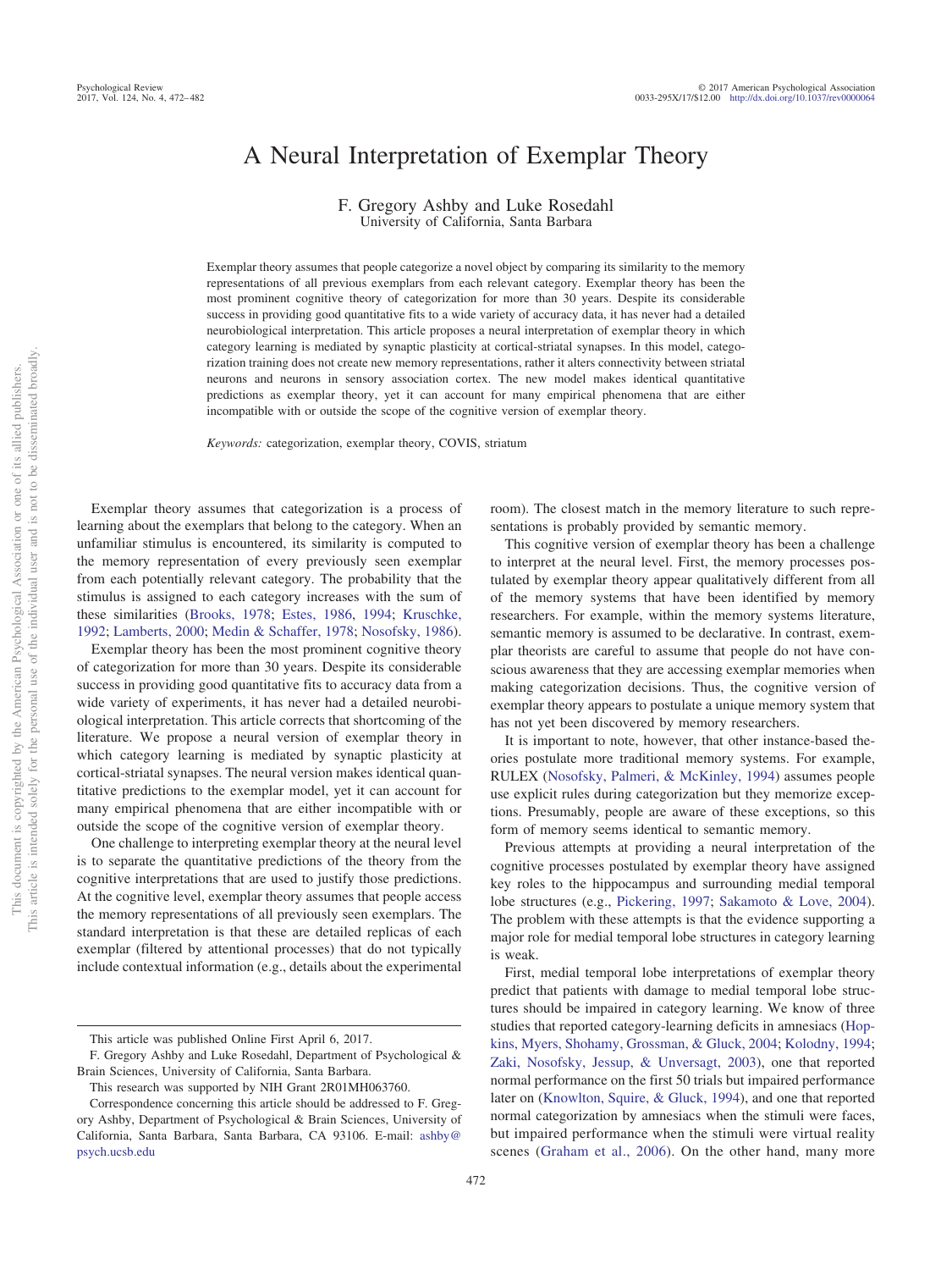studies have reported intact category-learning performance in patients with amnesia (e.g., [Bayley, Frascino, & Squire, 2005;](#page-8-1) [Filoteo, Maddox, & Davis, 2001b;](#page-9-11) [Janowsky, Shimamura,](#page-9-12) [Kritchevsky, & Squire, 1989;](#page-9-12) [Knowlton & Squire, 1993;](#page-9-13) [Kolodny, 1994;](#page-9-8) [Leng & Parkin, 1988;](#page-9-14) [Squire & Knowlton,](#page-10-3) [1995;](#page-10-3) [Zaki et al., 2003\)](#page-10-2). For example, [Filoteo et al. \(2001b\)](#page-9-11) reported normal performance by amnesiacs in a difficult information-integration categorization task with nonlinearly separable categories that required hundreds of training trials. In fact, in the [Filoteo et al. \(2001b\)](#page-9-11) study, one (medial temporal lobe) amnesiac and one control participant completed a second day of testing. Despite lacking an explicit memory of the previous session, the patient with amnesia performed slightly better than the control on the first block of Day 2. This result suggests that amnesiacs do not necessarily rely on working memory to perform normally in category-learning tasks (because working memory cannot be used to retain category knowledge across days).

A second set of problematic results come from neuroimaging studies of unstructured category-learning tasks. Unstructured categories are those in which the stimuli are assigned to each contrasting category randomly, and thus there is no rule- or similaritybased strategy for determining category membership. Introspection seems to suggest that the only way arbitrary categories of this type could be learned is via explicit memorization, so if medial temporal lobe structures play a critical role in any categorization task, then unstructured categorization tasks seem like a good candidate. Even so, fMRI studies of unstructured-category learning have found task-related activity in the striatum, but typically not in the hippocampus or other medial temporal lobe structures [\(Lopez-](#page-9-15)[Paniagua & Seger, 2011;](#page-9-15) [Seger & Cincotta, 2005;](#page-10-4) [Seger, Peterson,](#page-10-5) [Cincotta, Lopez-Paniagua, & Anderson, 2010\)](#page-10-5). In addition, unstructured category learning includes a motor component that is more typical of striatal-mediated procedural learning than hippocampal-mediated declarative learning [\(Crossley, Madsen, &](#page-9-16) [Ashby, 2012\)](#page-9-16).

Third, a number of behavioral dissociations have been reported that seem more consistent with a striatal locus for the learning of similarity-based categories than a medial temporal lobe locus (for a review, see [Ashby & Valentin, in press\)](#page-8-2). This work has contrasted rule-based (RB) and information-integration (II) categorylearning tasks. In RB tasks, the categories can be learned via some explicit reasoning process [\(Ashby, Alfonso-Reese, Turken, &](#page-8-3) [Waldron, 1998\)](#page-8-3). In the most common applications, only one stimulus dimension is relevant, and the participant's task is to discover this relevant dimension and then to map the different dimensional values to the relevant categories. A variety of evidence suggests that success in RB tasks depends on declarative memory and especially on working memory and executive attention [\(Ashby et](#page-8-3) [al., 1998;](#page-8-3) [Maddox, Ashby, Ing, & Pickering, 2004;](#page-9-17) [Waldron &](#page-10-6) [Ashby, 2001;](#page-10-6) [Zeithamova & Maddox, 2006\)](#page-10-7). In II categorylearning tasks, accuracy is maximized with a similarity-based strategy in which information from two or more incommensurable stimulus components is integrated at some predecisional stage [\(Ashby et al., 1998;](#page-8-3) [Ashby & Gott, 1988\)](#page-8-4). Evidence suggests that success in II tasks depends on procedural memory [\(Ashby, Ell, &](#page-8-5) [Waldron, 2003;](#page-8-5) [Ashby & Ennis, 2006;](#page-8-6) [Filoteo, Maddox, Salmon,](#page-9-18) [& Song, 2005;](#page-9-18) [Knowlton, Mangels, & Squire, 1996;](#page-9-19) [Maddox,](#page-9-20) [Bohil, & Ing, 2004\)](#page-9-20). Exemplar theory assumes a similarity-based categorization strategy so it seems especially tenable for II tasks. Furthermore, many researchers have argued that learning in RB tasks is mediated by an explicit, rule-learning process that is incompatible with exemplar theory (e.g., [Ashby et al., 1998;](#page-8-3) [Er](#page-9-21)[ickson & Kruschke, 1998;](#page-9-21) [McDaniel, Cahill, Robbins, & Wiener,](#page-9-22) [2014;](#page-9-22) [Nosofsky et al., 1994;](#page-9-6) [Rouder & Ratcliff, 2006\)](#page-10-8).

Currently, at least 25 separate empirical dissociations between RB and II category learning have been reported [\(Ashby & Valen](#page-8-2)[tin, in press\)](#page-8-2). Two of these are especially important for the present purposes. First, II but not RB tasks are extremely sensitive to feedback timing [\(Maddox, Ashby, & Bohil, 2003;](#page-9-23) [Maddox & Ing,](#page-9-24) [2005;](#page-9-24) [Worthy, Markman, & Maddox, 2013\)](#page-10-9). In particular, II learning is better when the feedback is delivered 500 ms after the response than when the feedback is immediate or delivered after a 1-s delay [\(Worthy et al., 2013\)](#page-10-9), whereas feedback delays of 2.5 s or longer completely abolish almost all II learning [\(Maddox et al.,](#page-9-23) [2003;](#page-9-23) [Maddox & Ing, 2005\)](#page-9-24). In contrast, delays of up to 10 s have no effect on RB learning. The II results are consistent with the effects on cortical-striatal synaptic plasticity of delays between dopamine (DA) release and  $Ca^{2+}$  influx into the spines of medium spiny neurons [\(Yagishita et al., 2014\)](#page-10-10), and inconsistent with the hypothesis that II learning is mediated by medial temporal lobe structures. Another important dissociation is that switching the locations of the response keys interferes with performance of II tasks but not with performance in one-dimensional RB tasks [\(Ashby, Ell, & Waldron, 2003;](#page-8-5) [Maddox, Bohil, & Ing, 2004;](#page-9-20) [Maddox, Glass, O'Brien, Filoteo, & Ashby, 2010;](#page-9-25) [Spiering &](#page-10-11) [Ashby, 2008\)](#page-10-11). This is relevant because a similar result has been reported for the most widely studied procedural-learning task namely the serial reaction time (RT) task [\(Willingham, Wells,](#page-10-12) [Farrell, & Stemwedel, 2000\)](#page-10-12), and procedural learning is thought to depend on the striatum—not on the hippocampus.

This article describes a neural interpretation of exemplar theory that easily accounts for all of these problematic results. First though, we define the exemplar model more explicitly.

#### **The Exemplar Model**

Many researchers have tested exemplar models of categorization (e.g., [Estes, 1986,](#page-9-0) [1994;](#page-9-1) [Medin & Schaffer, 1978;](#page-9-4) [Nosofsky,](#page-9-5) [1986,](#page-9-5) [2011\)](#page-9-26). These various versions are all highly similar, but to establish mathematical equivalence it is necessary to focus on one specific version of exemplar theory. The model has evolved somewhat from its initial description, so our focus will be on the exemplar model known as the generalized context model (GCM; [Nosofsky, 1986,](#page-9-5) [2011\)](#page-9-26).

The equivalence result established below holds for any number of categories, but to keep the notation simpler we will assume a standard categorization experiment with two categories A and B. Under these conditions, the exemplar model assumes that the probability that a participant assigns stimulus *k* to category A equals

$$
P(\mathbf{A} | k) = \frac{\beta_A \sum_{i \in C_A} V_{iA} \eta_{ik}}{\beta_A \sum_{i \in C_A} V_{iA} \eta_{ik} + \beta_B \sum_{i \in C_B} V_{iB} \eta_{ik}},
$$
(1)

<span id="page-1-0"></span>where  $C_A$  and  $C_B$  are sets containing the stimuli in categories A and B, respectively,  $\eta_{ik}$  is the similarity between stimuli *i* and *k*,  $\beta_A$ and  $\beta_B$  are constants reflecting the participant's bias toward responding A and B, respectively, and  $V_{iJ}$  represents the memory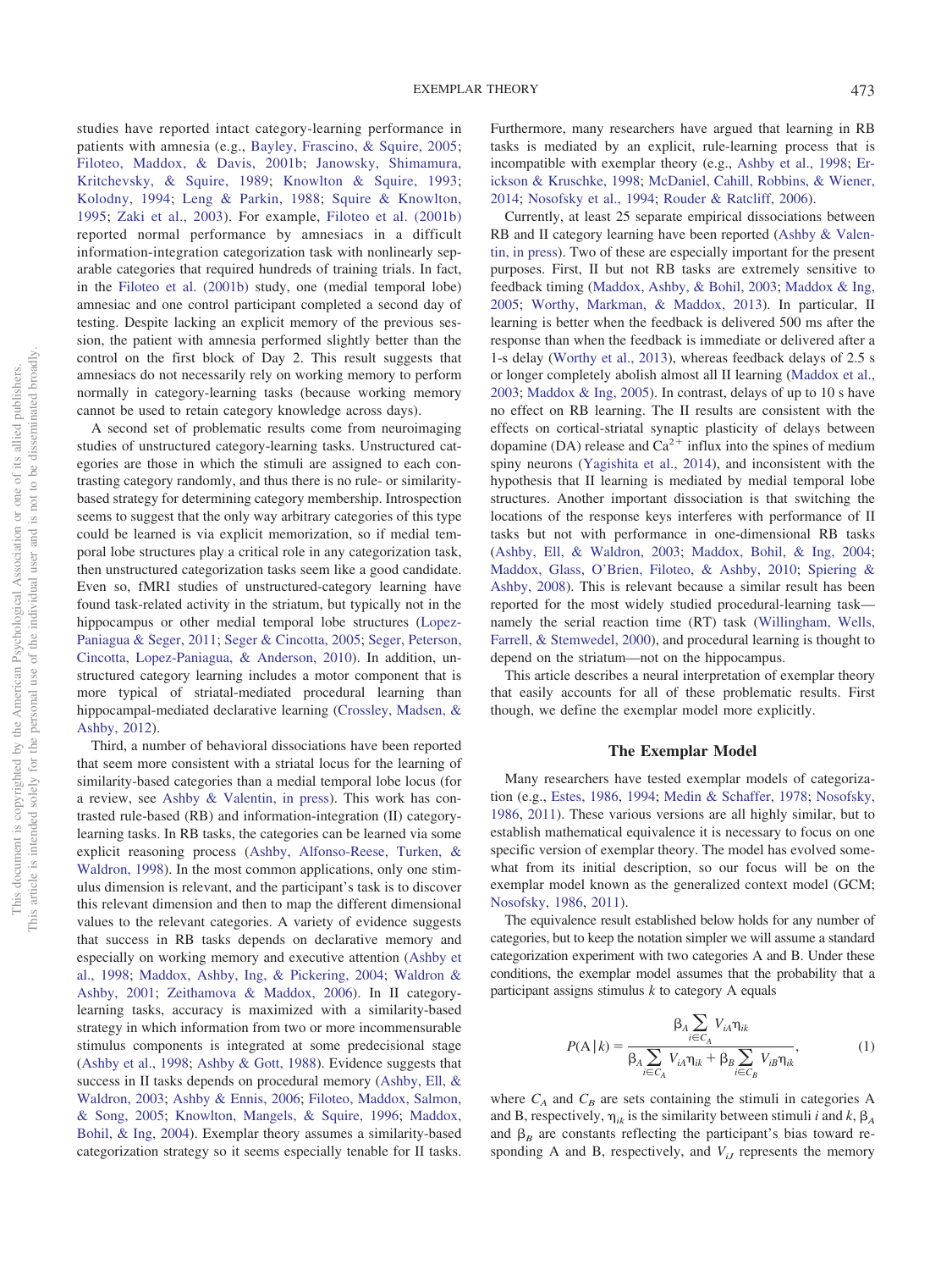strength of stimulus *i* with respect to category *J*. The memory strengths  $V_{iJ}$  are not free parameters, but instead are usually "set equal to the relative frequency with which each exemplar *i* is provided with Category *J* feedback during the classification training phase" [\(Nosofsky, 2011\)](#page-9-26). Most categorization experiments present all stimuli equally often, and in this case note that all  $V_{iJ}$ are equal and therefore can be canceled from [Eq. \(1\).](#page-1-0)

Similarity is assumed to be inversely related to the distance between the perceptual representations of the stimuli. More specifically, the distance between the perceptual representations of stimuli *i* and *k*, denoted  $\delta_{ik}$ , is computed from the weighted Minkowski metric:

$$
\delta_{ik} = \left(\sum_{j=1}^{m} w_j |x_{ij} - x_{kj}|^r\right)^{1/r},
$$
 (2)

<span id="page-2-0"></span>where *m* is the number of perceptual dimensions,  $w_i$  is the proportion of attention allocated to dimension  $j$ ,  $x_{ij}$  is the coordinate value of stimulus *i* on the j*th* perceptual dimension, and *r* determines the nature of the distance metric. In particular,  $r = 1$ produces city-block distance and  $r = 2$  produces Euclidean distance. Similarity is inversely related to distance via:

$$
\eta_{ik} = \exp(-c\delta_{ik}^{\omega})\tag{3}
$$

<span id="page-2-1"></span>where  $c$  and  $\omega$  are constants. The parameter  $c$  is a measure of stimulus sensitivity, which increases with the overall discriminability of the stimuli. The constant  $\omega$  defines the nature of the similarity function. In virtually all applications  $\omega = 1$  or 2. A value of  $\omega = 1$ , which produces the exponential similarity function [\(Shepard, 1987\)](#page-10-13), is typically combined with a city-block distance metric, whereas a value of  $\omega = 2$ , which produces the Gaussian similarity function, is typically combined with a Euclidean distance metric.

#### **The Neural Model**

Although the evidence does not favor medial temporal lobe structures as the most important regions for category learning, it does favor a critical role for the basal ganglia, and especially the striatum—a major input region within the basal ganglia that includes the caudate nucleus and the putamen (for reviews, see, e.g., [Ashby & Ennis, 2006;](#page-8-6) [Seger, 2008;](#page-10-14) [Seger & Miller, 2010\)](#page-10-15). A complete review is beyond the scope of this article, but briefly, in addition to the dissociations between RB and II categorization mentioned above, patients with striatal dysfunction are highly impaired in category learning (e.g., [Ashby, Noble, Filoteo, Wal](#page-8-7)[dron, & Ell, 2003;](#page-8-7) [Filoteo, Maddox, & Davis, 2001a;](#page-9-27) [Filoteo et al.,](#page-9-18) [2005;](#page-9-18) [Knowlton et al., 1996;](#page-9-19) [Sage et al., 2003;](#page-10-16) [Shohamy, Myers,](#page-10-17) [Onlaor, & Gluck, 2004;](#page-10-17) [Witt, Nuhsman, & Deuschl, 2002\)](#page-10-18), and almost all fMRI studies of category learning have reported significant task-related activity in the striatum (e.g., [Nomura et al., 2007;](#page-9-28) [Poldrack et al., 2001;](#page-10-19) [Seger & Cincotta, 2002,](#page-10-20) [2005;](#page-10-4) [Waldschmidt](#page-10-21) [& Ashby, 2011\)](#page-10-21).

So the evidence is good that the striatum plays a key role in category learning—at least in the learning of II and unstructured categories (i.e., rather than RB categories). The problem for exemplar theory is that basal ganglia neuroanatomy does not favor traditional interpretations of exemplar representations. Virtually all of cortex (except V1) sends excitatory (glutamatergic) projections to the striatum [\(Reiner, 2010\)](#page-10-22). These cortical inputs, which synapse on medium spiny neurons (MSNs), are massively convergent, with estimates that somewhere between 50,000 and 350,000 cortical neurons converge onto a single striatal MSN [\(Bolam et al.,](#page-8-8) [2006;](#page-8-8) [Kincaid, Zheng, & Wilson, 1998;](#page-9-29) [Wilson, 1995\)](#page-10-23). In contrast, each of these cortical neurons might synapse onto as few as 10–100 MSNs [\(Wickens & Arbuthnott, 2010\)](#page-10-24). Thus, it appears that the resolution of the striatal MSNs is not dense enough to allocate one MSN for every exemplar in any arbitrary category, especially when exemplar similarity is high.

As a result, we propose a reconceptualization of "exemplar representation." To our knowledge, there are three existing process-level interpretations of exemplar theory—attention learning covering map (ALCOVE; [Kruschke, 1992\)](#page-9-2), the exemplar-based random walk (EBRW; [Nosofsky & Palmeri, 1997\)](#page-9-30), and the informationaccumulation model [\(Lamberts, 2000\)](#page-9-3). In each of these, the presentation of a new stimulus adds a new node to the network, and this node serves as the exemplar representation of that stimulus on all future trials. We propose instead that the presentation of a stimulus either changes the synaptic strength at an existing cortical-striatal synapse or creates a new synapse. As a result, categorization training does not recruit any new nodes, rather it alters connectivity between MSNs and units in sensory association cortex.

In the remainder of this section, we show that under appropriate conditions, such a model is mathematically equivalent to the exemplar model described by [Eqs. \(1\),](#page-1-0) [\(2\)](#page-2-0), and [\(3\)](#page-2-1).

## **Model Architecture**

The architecture of the proposed model is shown in [Figure 1.](#page-2-2) Essentially this just reproduces the well-known direct pathway through the basal ganglia, and is identical to the simplest version of the procedural-learning system of the COVIS (competition between verbal and implicit systems) model of category learning [\(Ashby et al., 1998;](#page-8-3) [Ashby & Crossley, 2011;](#page-8-9) [Ashby, Paul, &](#page-8-10) [Maddox, 2011;](#page-8-10) [Ashby & Waldron, 1999\)](#page-8-11).



<span id="page-2-2"></span>*Figure 1.* Architecture of the model that is computationally equivalent to exemplar theory. See the online article for the color version of this figure.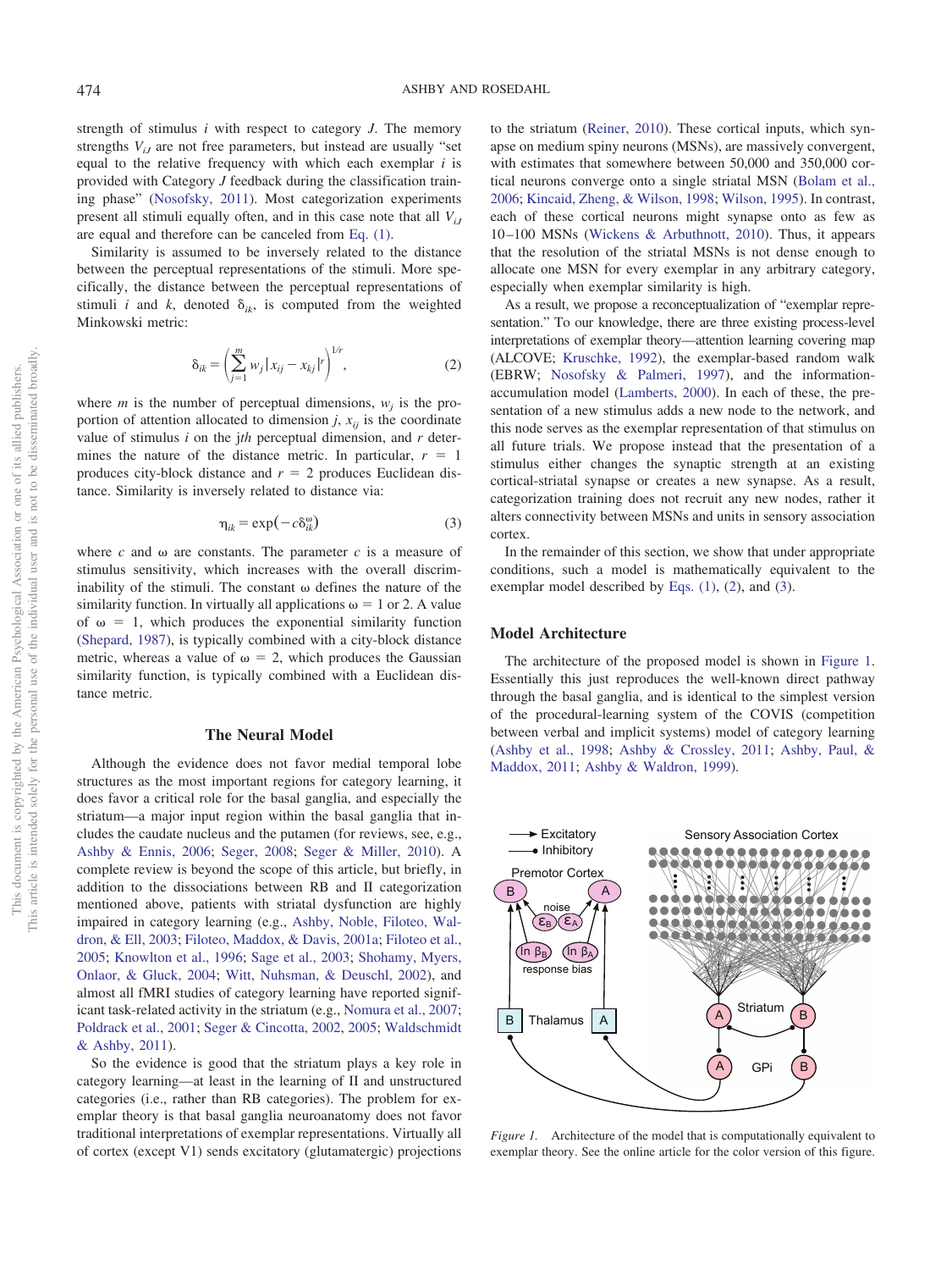Sensory association cortex is modeled in the same way as in [Ashby, Ennis, and Spiering \(2007\).](#page-8-12) Briefly, this means we assume an ordered array of many units in sensory cortex, each tuned to a different stimulus. Neurons in sensory cortex respond not only to a preferred stimulus, but also more weakly to similar stimuli. In perceptual neuroscience this phenomenon is described by the neuron's tuning curve. We model the tuning curve of each sensory cortical unit in the [Figure 1](#page-2-2) model via radial basis functions—that is, we assume that each unit responds maximally when its preferred stimulus is presented and that its response decreases with the distance in perceptual space between the stimulus preferred by that unit and the presented stimulus. The equivalence to exemplar theory holds for any number of these units, so long as every perceptually distinct stimulus maximally excites a different unit. Given the known cortical-striatal convergence, with the two MSNs shown in [Figure 1](#page-2-2) we would expect the relevant regions of sensory cortex to include somewhere between 10,000 and 60,000 neurons.

The equivalence result established below assumes a standard categorization experiment in which the stimulus is presented at constant intensity and without a mask until the participant responds. Under these conditions, activation in each sensory unit is 0 during periods when no stimulus is displayed and is either 0 or equal to some positive constant value during the duration of stimulus presentation. More specifically, consider a trial when stimulus *k* is presented. Then the response of sensory unit *i* during the time when the stimulus is present will equal:

$$
I_{i|k} = \exp(-\delta_{ik}^{\omega}/\gamma), \tag{4}
$$

<span id="page-3-0"></span>where  $\delta_{ik}$  is the distance in perceptual space between the representations of stimuli *i* and *k* as defined by [Eq. 2.](#page-2-0) When  $\omega = 2$ , [Eq.](#page-3-0) [4](#page-3-0) describes a Gaussian radial basis function and when  $\omega = 1$ , [Eq.](#page-3-0) [4](#page-3-0) describes a Laplacian radial basis function. Either way, [Eq. 4](#page-3-0) is a popular method for modeling the receptive fields of sensory units, both in models of categorization (e.g., [Ashby & Crossley,](#page-8-9) [2011;](#page-8-9) [Kruschke, 1992\)](#page-9-2) and in other tasks (e.g., [Er, Wu, Lu, & Toh,](#page-9-31) [2002;](#page-9-31) [Oglesby & Mason, 1991;](#page-9-32) [Riesenhuber & Poggio, 1999;](#page-10-25) [Rosenblum, Yacoob, & Davis, 1996\)](#page-10-26).

The key insight that links exemplar theory to cortical-striatal synaptic plasticity comes from [Ashby and Alfonso-Reese \(1995\),](#page-8-13) who showed that exemplar models are equivalent to a classifier that estimates each category distribution via a [Parzen \(1962\)](#page-10-27) kernel density estimator. Parzen kernels are known today as radial basis functions, so the key to the [Ashby and Alfonso-Reese \(1995\)](#page-8-13) result was to recognize that the similarity function proposed by exemplar theory (i.e., [Eq. 3\)](#page-2-1) could be interpreted as a radial basis function. This reinterpretation of exemplar similarity provides a natural link between exemplar theory and models such as COVIS that use radial basis functions to model the response properties of sensory cortical units.

The second key feature of exemplar theory is that similarities are summed to determine category membership (i.e., see [Eq. 1\)](#page-1-0). Radial basis functions are summed in two different ways in neural models such as COVIS. First, each MSN responds to a weighted sum of the radial basis functions that model activation in sensory cortex, and second, the rules that govern synaptic plasticity (i.e., learning) dictate that the current synaptic strength is a weighted sum of previous activations.<sup>1</sup> This latter sum is especially important when establishing equivalence to exemplar theory because it depends on all previously seen exemplars, whereas the former sum does not. So both exemplar theory and COVIS assign a key role to weighted sums of radial basis functions of all previously seen exemplars, and we believe it is this common feature of both theories that causes such similar behavior in the two conceptually different accounts of categorization. The mathematical equivalence established below only requires the latter of these two neural summing operations. Later however, we show that if both neural summing operations are allowed and if many of the ancillary assumptions required for exact mathematical equivalence are relaxed, numerical equivalence is barely affected. We believe this is because in both theories, behavior depends fundamentally on sums of radial basis functions that are activated by stimulus presentation.

At the outset of a new experimental session, we assume that the sensory cortical units are fully interconnected with the two striatal MSNs. Specifically, every unit in sensory cortex synapses with a dedicated spine on each of the two MSNs. Thus, if there are 40,000 units in sensory cortex there are 40,000 spines on each MSN.

Activation in each MSN is modeled using a firing-rate model [\(Dayan & Abbott, 2001;](#page-9-33) [Ermentrout & Terman, 2010;](#page-9-34) [Wilson &](#page-10-28) [Cowan, 1972,](#page-10-28) [1973\)](#page-10-29). Thus, the two MSNs shown in [Figure 1](#page-2-2) could be viewed as two identical populations of MSNs, or the activations produced could be viewed as average firing rates over many repetitions of the stimulus conditions. Firing-rate models are described by two equations. The first, typically written as a differential equation, describes how presynaptic input generates postsynaptic activation. This equation typically describes within-trial temporal dynamics and it integrates all sensory input, but in the present application, only a very simple model is needed. In particular, there is no need to model the temporal dynamics of within-trial activation or the summing of sensory inputs.<sup>2</sup> Specifically, it suffices to simply assume that the postsynaptic activation in each MSN equals the presynaptic activation at the most active spine weighted by the relevant synaptic strength. The most active spine will be the one synapsing with the cortical unit that responds most strongly to the stimulus. Let  $A_i(n)$  denote the activation in striatal unit *J* (where  $J = A$  or B) on trial *n*. Then if stimulus *k* is presented on trial *n*

$$
A_J(n) = w_{Jk}(n)I_{k|k}
$$
  
= 
$$
w_{Jk}(n),
$$
 (5)

where  $w_{ik}(n)$  is the strength of the synapse between sensory unit *k* and MSN *J* on trial *n*. The latter equality holds because no matter how distance is defined, the distance from a point to itself must be zero. As a result  $\delta_{kk} = 0$ , and so  $I_{kk} = 1$  (i.e., for an  $\omega$  and any  $\gamma$ ).

The second firing-rate equation converts the postsynaptic activation into postsynaptic firing rate. This equation models nonlinearities in the neural response (e.g., response compression). Following the standard approach, we assume that the postsynaptic firing rate in unit *J*, denoted by  $R<sub>J</sub>(n)$  equals

 $<sup>1</sup>$  Nonlinearities are introduced downstream of this summing process.</sup>

<sup>&</sup>lt;sup>2</sup> This integration leads to the weighted sum of all sensory cortical radial basis functions activated by stimulus presentation.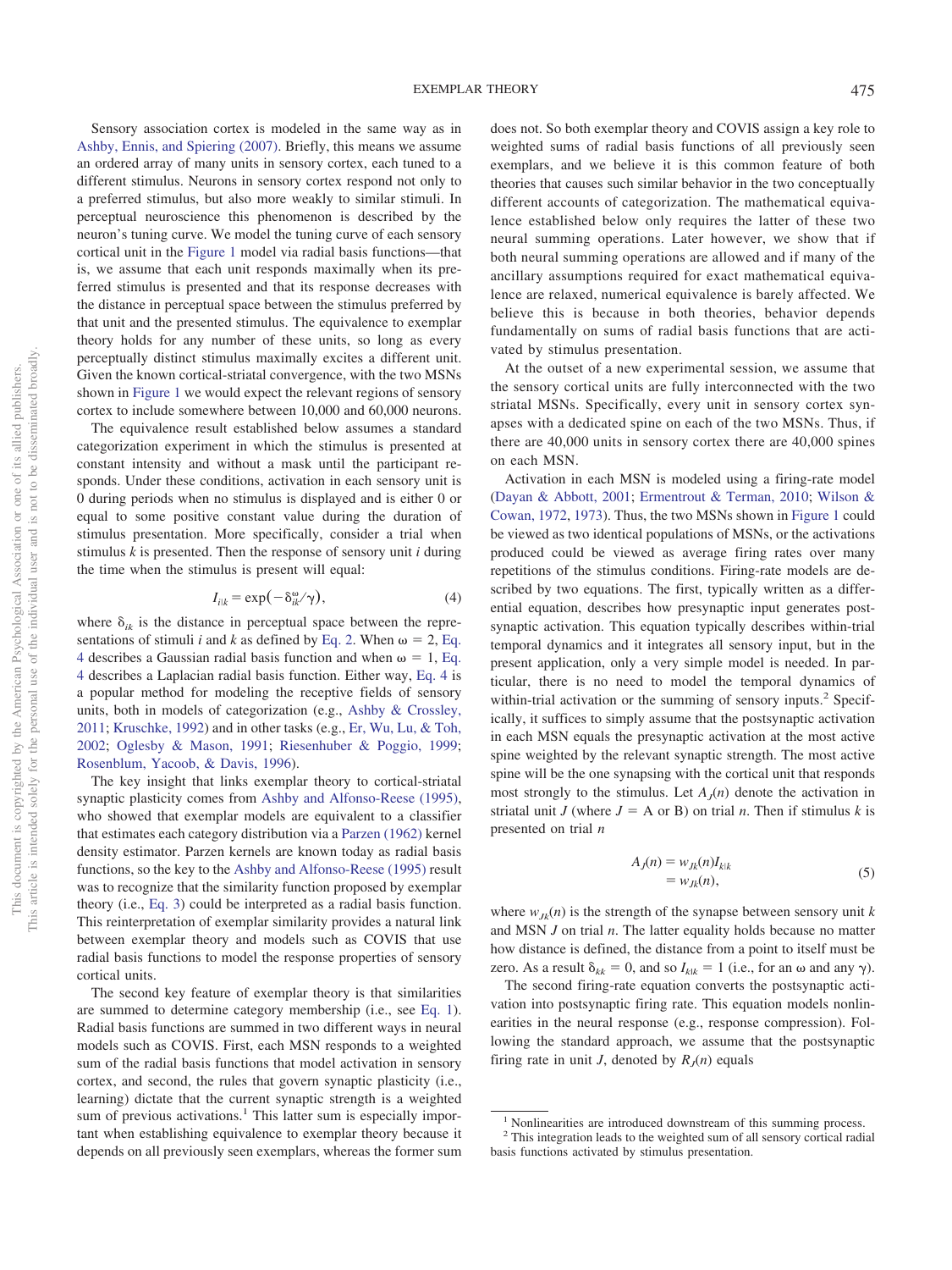$$
R_j(n) = F[A_j(n)]\tag{6}
$$

where  $F$  is a monotonically increasing function known as the activation function. Equivalence to exemplar theory requires that *F* behaves as a natural  $log.$  Thus<sup>3</sup>,

$$
R_j(n) = \ln[A_j(n)]
$$
  
=  $\ln[w_{jk}(n)].$  (7)

<span id="page-4-3"></span>[Figure 1](#page-2-2) shows the major neuroanatomical projections from the MSNs to regions in premotor cortex that control the motor response. However, the equivalence result established here treats these as simple relays that convey the signals generated within the striatum to motor output units. Therefore, there is no need to model activity in each of these regions separately. Instead, we simply assume that the MSN firing rates are unaltered as they pass through these relays. However, mathematical equivalence requires that two important processes must occur within premotor cortex. First, independent noise is added to each output unit. We assume that the most active output unit controls the response on each trial, so noise is needed to account for probabilistic responding. Second, a response bias term is added to each MSN output. For equivalence to the exemplar model the additive bias must equal  $B = \ln \beta$ [\(Figure 1\)](#page-2-2). So if we denote the activation in output unit *J* on trial *n* as  $Y_i(n)$  then

$$
Y_j(n) = R_j(n) + \ln \beta_j + \varepsilon_j,\tag{8}
$$

<span id="page-4-1"></span>where  $\varepsilon$ <sub>*I*</sub> is a random noise value. We assume that response A is made on trial *n* if  $Y_A(n) > Y_B(n)$  and that response B is made if the opposite ordering occurs.

#### **Learning**

DA is known to have pronounced effects on cortical-striatal synaptic plasticity (e.g., [Centonze, Picconi, Gubellini, Bernardi, &](#page-8-14) [Calabresi, 2001;](#page-8-14) [Shen, Flajolet, Greengard, & Surmeier, 2008\)](#page-10-30). Much evidence suggests that strengthening of cortical-striatal synapses (and long-term potentiation) requires strong pre- and postsynaptic activation and DA levels above baseline. More specifically, the postsynaptic activation must be strong enough to activate NMDA receptors (a high-threshold glutamate receptor). In contrast, cortical-striatal synapses are weakened (and long-term depression occurs) if pre- and postsynaptic activation are strong and DA is below baseline (e.g., [Arbuthnott, Ingham, & Wickens, 2000;](#page-8-15) [Ronesi & Lovinger, 2005\)](#page-10-31). DA levels rise above baseline following unexpected rewards and fall below baseline following the failure to receive an expected reward [\(Hollerman & Schultz, 1998;](#page-9-35) [Mirenowicz & Schultz, 1994;](#page-9-36) [Schultz, 1998\)](#page-10-32). As a result, a number of researchers have proposed that synaptic plasticity at cortical-striatal synapses follows reinforcement-learning rules [\(Doya, 2000;](#page-9-37) [Houk, Adams, & Barto, 1995\)](#page-9-38).

Suppose every sensory-cortical neuron has one synapse onto each striatal MSN. A biologically motivated form of reinforcement learning assumes that if stimulus  $S_k$  is presented on trial *n*, then the strength of the synapse between striatal unit  $J$  (for  $J = A$  or B) and sensory-cortical unit  $k$  on trial  $n + 1$  equals (e.g., [Ashby &](#page-8-9) [Crossley, 2011\)](#page-8-9):

<span id="page-4-0"></span>
$$
w_{Jk}(n+1) = w_{Jk}(n) + \alpha_w I_{k|S_n}[R_J(n) - \theta_{NMDA}]^+[D(n) - D_{base}]^+
$$
  
-  $\beta_w I_{k|S_n}[R_J(n) - \theta_{NMDA}]^+[D_{base} - D(n)]^+$ , (9)

where  $\alpha_w$  and  $\beta_w$  are the constant learning and unlearning rates, respectively,  $[f(n)]^+ = f(n)$  if  $f(n) > 0$  and 0 if  $f(n) \le 0$ ,  $\theta_{NMDA}$ is a constant specifying the threshold for NMDA receptor activation,  $D(n)$  is the amount of DA released on trial *n*, and  $D_{base}$  is the baseline DA level. Note that this model assumes that the amount of synaptic strengthening (i.e., the plus term) is proportional to the product of (1) presynaptic activation, (2) the amount that the postsynaptic activation is above the NMDA threshold, and (3) the amount that DA is above baseline. In contrast, the amount of synaptic weakening (i.e., the minus term) is proportional to the product of (1) presynaptic activation, (2) the amount that the postsynaptic activation is above the NMDA threshold, and (3) the amount that DA is below baseline.

Solving [Eq. \(9\)](#page-4-0) iteratively produces

<span id="page-4-2"></span>
$$
w_{Jk}(n+1) = w_{Jk}(0) + \alpha_w \sum_{i=1}^{n} I_{k|S_i}[R_j(i) - \theta_{NMDA}]^+[D(i) - D_{base}]^+
$$
  
-  $\beta_w \sum_{i=1}^{n} I_{k|S_i}[R_j(i) - \theta_{NMDA}]^+[D_{base} - D(i)]^+.$  (10)

Note that this solution includes a sum of radial basis functions activated by all previously seen exemplars. Since the exemplar model includes a similar such sum, this is the key feature of the neural model that allows it to mimic the exemplar model.

## **Assumptions**

Proving that this model is equivalent to the exemplar model requires the following extra assumptions.

**A1. Error trials do not change synaptic strengths.** This assumption implies that  $\beta_w = 0$  in [Eq. \(9\).](#page-4-0) Although this assumption is biologically implausible (e.g., [Calabresi, Maj, Pisani, Mer](#page-8-16)[curi, & Bernardi, 1992\)](#page-8-16), it is not necessarily imcompatible with exemplar theory. As noted above, exemplar theory assumes that the memory strength of exemplar  $i$  in category  $J$  is strengthened when a categorization response to exemplar *i* is provided with category *J* feedback during classification training [\(Nosofsky,](#page-9-26) [2011\)](#page-9-26). On trials when the response is correct this is clear. Positive feedback unambiguously signals that the stimulus belongs to the category associated with the participant's response. However, on error trials this is not so clear. Negative feedback typically only signals that the stimulus does not belong to the responded category. In the two-category case an inference can be made about the correct category membership of the stimulus, but when there are more than two categories, then no such inference is possible. As a result, exemplar theory also seems to predict no learning on error trials—at least in experiments with more than two categories.

**A2. Only the spines on the striatal unit associated with the most active motor unit are eligible for synaptic plasticity.** Assumptions A1 and A2 are clearly oversimplifications. However, note that they tend to offset each other—at least to a certain extent.

<sup>&</sup>lt;sup>3</sup> The natural log has two problematic properties that make it an unusual choice for an activation function. First, firing rates are commonly restricted to the range [0,1] and, of course, the natural log is unbounded. Second, the natural log can be negative, whereas activations and firing rates are usually restricted to nonnegative values. Mathematical equivalence to the exemplar model holds whether  $R<sub>J</sub>(n)$  is positive or negative, but of course the model is more biologically realistic if  $R_J(n) \geq 0$ . In practice, this can almost always be arranged by replacing [Eq. \(4\)](#page-3-0) with  $I_{ik} = \theta \exp(-\delta_{ik}^{\omega}/\gamma)$ , for some sufficiently large value of  $\theta$  (when the stimulus is present).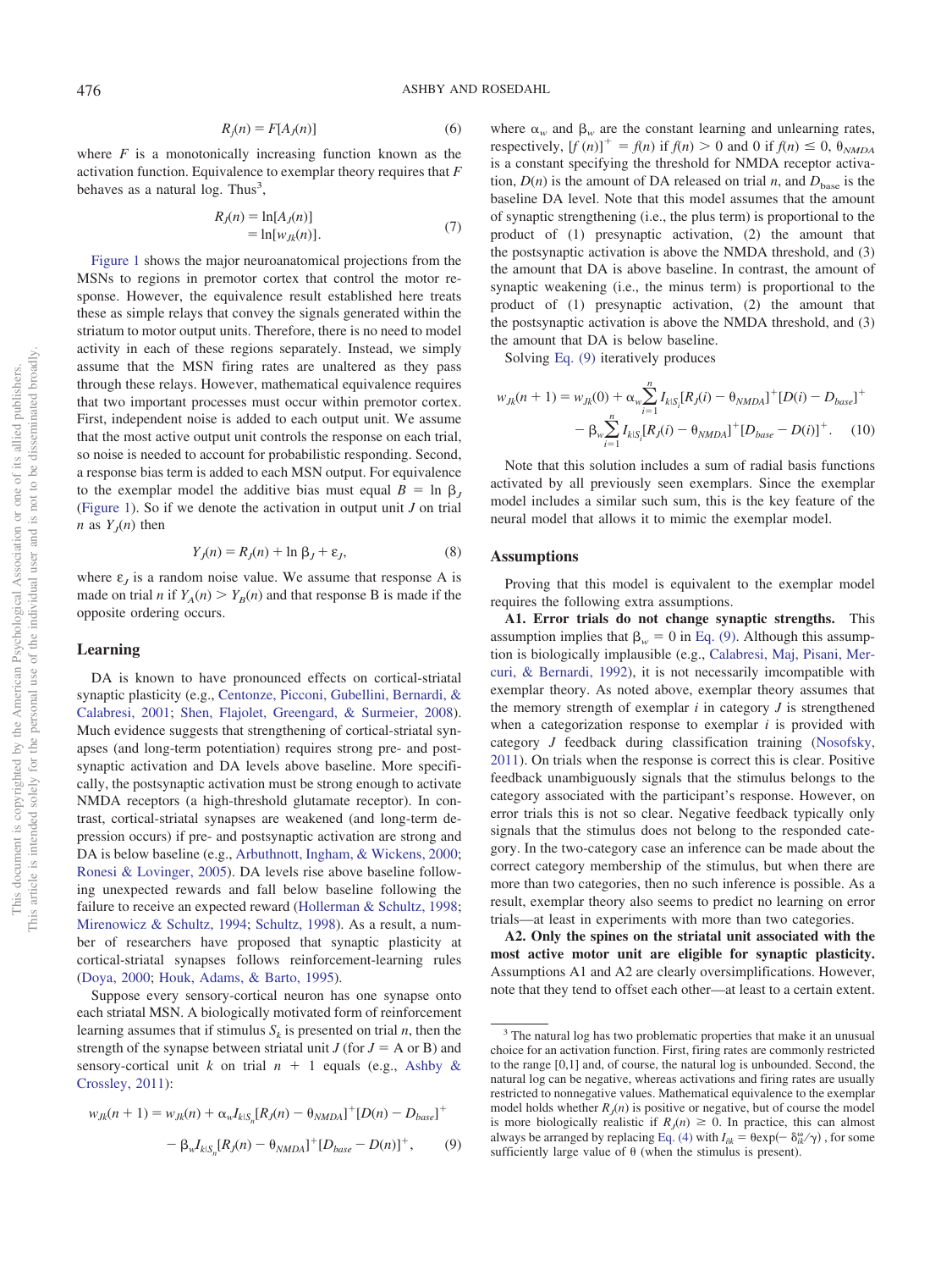Together they tend to ensure that active synapses on the MSN associated with the incorrect response (call this the incorrect MSN) never change strength. In the absence of these two assumptions, those synapses would get strengthened on trials when the correct MSN controls the response and weakened on trials when the incorrect MSN controls the response. Another interpretation of Assumptions A1 and A2, therefore, is that this strengthening and weakening cancel each other out.

**A3. All initial synaptic strengths are negligible—just large enough to allow postsynaptic activation to the first stimulus presentation, but small enough so that mathematically we can assume that**  $w_{Ai}(0) = w_{Bi}(0) = 0$ , for all *i*. A justification for this assumption is that the presentation of a novel stimulus that has no previous reward association causes DA release (e.g., [Horvitz,](#page-9-39) [Stewart, & Jacobs, 1997;](#page-9-39) [Wickelgren, 1997\)](#page-10-33), and increased DA levels potentiate the postsynaptic effects of glutamate [\(Ashby &](#page-8-17) [Casale, 2003\)](#page-8-17). Thus, available evidence suggests that the first presentation of a stimulus during an experimental session is likely to cause an uncharacteristically large striatal response.

It is also important to note that even without this assumption the contribution of  $w_{Ai}$  (0) and  $w_{Bi}$  (0) to  $w_{Ai}$  (*n*) and  $w_{Bi}$  (*n*) decreases as *n* increases. In other words, the effects of the initial weights on the asymptotic performance of the model are negligible. This is important because the exemplar model is a model of asymptotic performance—it was never proposed as a model of initial learning. So although Assumption A3 is necessary for strict mathematical equivalence, at the practical level this assumption is not critical.

A4. In whichever unit controls the response,  $[R_j(n) - \theta_{NMDA}]^+$  $[D(n) - D_{base}]^+$  = *K* for all *n*, where *K* is a constant. In general, we expect  $[R_j(n) - \theta_{NMDA}]^+$  to increase with *n* because the synaptic strength associated with its sensory input should increase as a result of training. In contrast, virtually all current models predict that  $[D(n) - D_{base}]^+$  will decrease with *n* because the rewards become more predictable as training progresses. The evidence is good that DA neurons respond to the reward prediction error [\(Schultz, 2002;](#page-10-34) [Schultz, Dayan, & Montague, 1997\)](#page-10-35) – defined as the value of the obtained reward minus the value of the predicted reward. Thus, as learning progresses, accuracy rises and so does the ability to predict the feedback valence. As a result, the amount by which DA levels rise following positive feedback should decrease. Thus, an alternative interpretation of assumption A4 is that  $[R_j(n) - \theta_{NMDA}]^+$  increases with *n* at the same rate that  $[D(n) - D_{base}]^+$  decreases with *n*.

A5. The noise terms  $\varepsilon_j$  in [Eq. \(8\)](#page-4-1) are independent random **samples from identical double exponential distributions.** A double exponential distribution is required for equivalence because probabilities associated with the maximum of double exponentially distributed random variables satisfy the relative goodness rule of [Eq. \(1;](#page-1-0) [Yellott, 1977\)](#page-10-36). In particular, suppose  $\varepsilon_1, \varepsilon_2, \ldots, \varepsilon_n$ are a set of independent random variables with identical double exponential distributions. Then [\(Yellott, 1977\)](#page-10-36)

$$
P\left(u_k + \epsilon_k = \max_{i=1}^n \{u_i + \epsilon_i\}\right) = \frac{e^{u_k}}{\sum_{i=1}^n e^{u_i}}.
$$
 (11)

#### **Equivalence to the Exemplar Model**

<span id="page-5-0"></span>In this section, we show that the model sketched in [Figure 1](#page-2-2) makes identical quantitative predictions as the exemplar model described by [Eqs. \(1\),](#page-1-0) [\(2\)](#page-2-0), and [\(3\)](#page-2-1), given the reinforcementlearning model described earlier and under the assumptions outlined in the previous section. To keep the notation simple, we will demonstrate the equivalence for a two-category task, but the equivalence holds for any number of categories.

Consider a two-category task in which category A contains the  $M_A$  exemplars  $C_A = \{a_1, a_2, \ldots, a_{M_A}\}\$  and category B contains the  $M_B$  exemplars  $C_B = \{b_1, b_2, \ldots, b_{M_B}\}\.$  Note that there are four kinds of trials: correct A response trials, correct B response trials, incorrect A response trials, and incorrect B response trials. By assumption 1, neither type of incorrect response trial will change any synaptic weights. So first consider correct A response trials that is, trials when the stimulus belongs to the set  $C_A$  and motor unit A is more active than motor unit B. By assumption 2, no synaptic strengths on unit B will change. So correct A response trials will only cause changes in the strength of synapses on unit A. Similarly, correct B response trials will only cause changes in the strength of cortical-striatal synapses on unit B.

By assumptions A1 – A4, the reinforcement-learning model described by [Eq. \(10\)](#page-4-2) predicts that the strength of the synapse between sensory unit *k* and striatal unit *A* reduces to

$$
w_{Ak}(n_A + 1) = \alpha_w K \sum_{i=1}^{n_A} I_{k|S_i},
$$
\n(12)

where  $i = 1, \ldots, n_A$  denotes the first  $n_A$  correct A response trials. Suppose that of these  $n_A$  trials, stimulus  $a_i$  was presented  $n_a$  times (so  $\sum_{i=1}^{M_A} n_{a_i} = n_A$ , where  $M_A$  is the number of exemplars in category A). Note that  $I_{k|S_i}$  equals the response of sensory unit *k* on a trial when stimulus  $S_i$  is presented. By [Eq. \(4\)](#page-3-0) this equation becomes

$$
w_{Ak}(n_A + 1) = \alpha_w K \sum_{i=1}^{n_A} \exp\left(-\delta_{kS_i}^{\omega}/\gamma\right)
$$
  
=  $\alpha_w K \sum_{j=1}^{M_A} n_{a_j} \exp\left(-\delta_{kj}^{\omega}/\gamma\right)$   
=  $\alpha_w K \sum_{j \in C_A} n_{a_j} \exp\left(-\delta_{kj}^{\omega}/\gamma\right)$ . (13)

<span id="page-5-1"></span>Of course, by identical reasoning, a similar equation will hold for the synapses on striatal unit B.

Now consider the very next trial after all this training. Suppose some stimulus  $k$  is presented. Then by Eq.  $(7)$  the firing rate in striatal unit A will equal

$$
R_A = \ln[w_{Ak}]
$$
  
=  $\ln\left[\alpha_w K \sum_{j \in C_A} n_{a_j} \exp(-\delta_{kj}^{\omega}/\gamma)\right]$ . (14)

Similarly,

$$
R_B = \ln \left[ \alpha_w K \sum_{j \in C_B} n_{b_j} \exp(-\delta_{kj}^{\omega} / \gamma) \right].
$$
 (15)

By [Eq. \(8\),](#page-4-1) activation in the output units will equal

$$
Y_A = R_A + \ln \beta_A + \epsilon_A
$$
  
=  $\ln \left[ \alpha_w K \sum_{j \in C_A} n_a \exp(-\delta_{kj}^{\omega} / \gamma) \right] + \ln \beta_A + \epsilon_A$   
=  $\ln \left[ \alpha_w K \beta_A \sum_{j \in C_A} n_a \exp(-\delta_{kj}^{\omega} / \gamma) \right] + \epsilon_A,$  (16)

and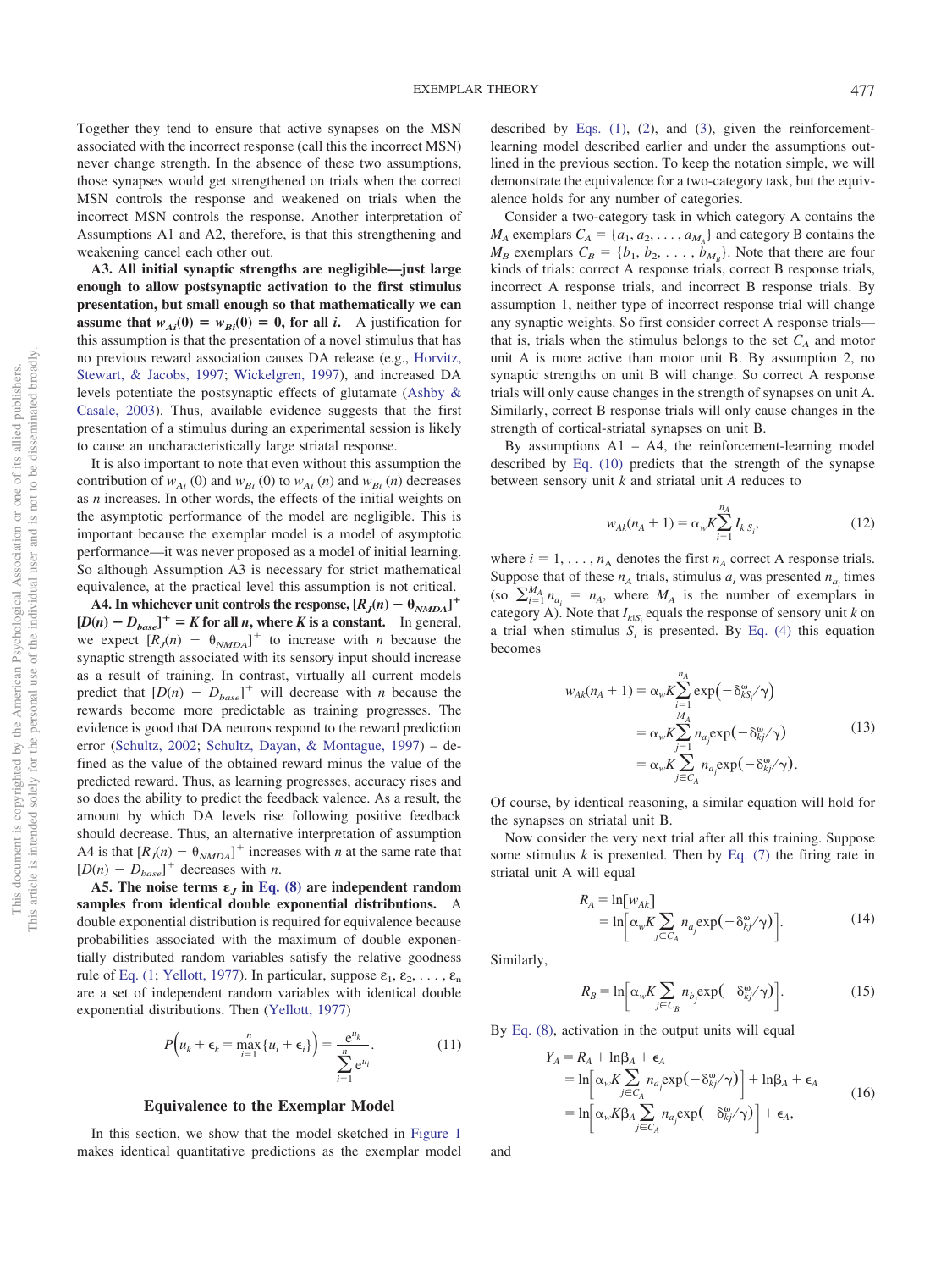$$
Y_B = \ln \left[ \alpha_w K \beta_B \sum_{j \in C_B} n_{b_j} \exp(-\delta_{kj}^{\omega}/\gamma) \right] + \epsilon_B.
$$
 (17)

Finally, by assumption A5

$$
P(A | k) = \frac{\alpha_w K \beta_A \sum_{j \in C_A} n_{a_j} \exp(-\delta_{kj}^{\omega} \gamma)}{\alpha_w K \beta_A \sum_{j \in C_A} n_{a_j} \exp(-\delta_{kj}^{\omega} \gamma) + \alpha_w K \beta_B \sum_{j \in C_B} n_{b_j} \exp(-\delta_{kj}^{\omega} \gamma)}
$$
  
= 
$$
\frac{\beta_A \sum_{j \in C_A} n_{a_j} \exp(-\delta_{kj}^{\omega} \gamma)}{\beta_A \sum_{j \in C_A} n_{a_j} \exp(-\delta_{kj}^{\omega} \gamma) + \beta_B \sum_{j \in C_B} n_{b_j} \exp(-\delta_{kj}^{\omega} \gamma)},
$$
(18)

which is clearly equivalent to the exemplar model described by [Eqs. \(1\),](#page-1-0) [\(2\)](#page-2-0), and [\(3\)](#page-2-1), with  $n_{a_i} = V_{jA}$ ,  $n_{b_i} = V_{jB}$  and  $\gamma = 1/c$ .

## **Effects of Relaxing Assumptions**

As is generally always the case, proving exact mathematical equivalence requires strong assumptions. In particular, assumptions A1, A2, and A4 seem biologically unreasonable, and assumption A5 seems arbitrary. A natural question to ask therefore is to what extent equivalence depends on these assumptions. As mentioned earlier, we believe that the most important condition for equivalence is that both models assume that categorization responses are largely determined by weighted sums of radial basis functions of all previously seen exemplars. According to this view, relaxing the ancillary assumptions needed for equivalence might affect the initial learning trajectory of the neural model, but is unlikely to profoundly affect the model's predictions about asymptotic performance. This section tests that prediction.

To examine the importance of assumptions A1, A2, A4, and A5 we conducted a number of simulations of the neural model in the absence of those assumptions. We call the model that satisfies all assumptions and is mathematically equivalent to exemplar theory the exemplar-equivalent model, and the more biologically realistic version that satisfies all assumptions of the exemplar-equivalent model except assumptions A1, A2, A4, and A5 the biologically plausible model. Specifically, the biologically plausible model was essentially identical to the procedural-learning component of the COVIS model described by [Ashby et al. \(2011\).](#page-8-9) It differs from the exemplar-equivalent model in the following ways:

(1) The biologically plausible model changed synaptic strengths on all trials. So this version of the model was not constrained by assumption A1. The amount of synaptic weakening on error trials was set equal to the amount of synaptic strengthening on correct trials (i.e.,  $\beta$  was set equal to  $\alpha$  in [Eq. 9\)](#page-4-0).

(2) All cortical-striatal spines were eligible for synaptic plasticity on every trial. In particular, synaptic strengths on both MSNs were modified on every trial. So this version was not constrained by assumption A2.

In the biologically plausible model, no noise was added to the premotor units and normally distributed noise was added to the MSN activations.

Our general goal was to compare asymptotic performance of the exemplar-equivalent and biologically plausible models, and if these differed, to ask whether the altered structure of the biologically plausible model was consistent or inconsistent with the predictions of exemplar theory. To begin, it was important to set parameter values in the exemplar-equivalent model to values that are typical of previous applications of exemplar theory. To satisfy this constraint, we did a crude search to find parameter values that allowed the exemplar-equivalent model to reproduce the  $16 \times 2$ confusion matrices predicted by the GCM in the Dimensional, Criss-Cross, Interior-Exterior, and Diagonal transfer conditions reported by [Nosofsky \(1986\).](#page-9-5)<sup>4</sup>

The critical question now is how much these predictions will change when we switch to the biologically more plausible version of the model. It turns out that the predictions change only a small amount. The *r* <sup>2</sup> between the predictions of the exemplar-equivalent and biologically plausible models was .999, .998, .981, and .955, for the Dimensional, Criss-Cross, Interior-Exterior, and Diagonal conditions respectively. Thus, the only condition where the predictions changed by a non-negligible amount was the Diagonal condition. There are two possibilities here. Either the biologically plausible model fundamentally changed the structure of the data in a way this is incompatible with the exemplar model, or it changed the predictions in a way that is consistent with exemplar theory but best accounted for by some slight change in one or more parameter values. To answer this question, we fit the GCM to the confusion matrices predicted by the biologically plausible model. If the biologically plausible model changed the structure of the data in a way that is incompatible with exemplar theory, then the GCM will fit poorly. In fact, the GCM provided excellent fits in all four conditions. The  $r^2$  between the predictions of the biologically plausible model and the GCM was .999, .999, .981, and .990, for the Dimensional, Criss-Cross, Interior-Exterior, and Diagonal conditions, respectively.

In summary, although exact mathematical equivalence requires all assumptions described above, assumptions A1, A2, A4, and A5 have little effect on the asymptotic quantitative predictions of the model.

#### **Discussion**

The neural model described in this article makes very different psychological assumptions than are usually associated with exemplar theory, yet it is mathematically equivalent to the exemplar model. The cognitive version of exemplar theory assumes people

<sup>(3)</sup> No assumptions were made about the relationship between the striatal and DA responses. So this version was not constrained by assumption A4. In particular, DA release was set to the same piecewise linear function of reward prediction error as in [Eqs.](#page-5-0) [11](#page-5-0)[–13](#page-5-1) of [Ashby et al. \(2011\).](#page-8-9)

<sup>(4)</sup> In the exemplar-equivalent model, double-exponentially distributed noise was added to the activations of the premotor units.

<sup>4</sup> The model was run through the same sequence of trials as the [Nosofsky](#page-9-5) [\(1986\)](#page-9-5) participants—that is, 1,200 training and 3,500 transfer trials for each category structure. We fit the model to the average of the Subject 1 and Subject 2 GCM predicted confusion matrices, and we used the coordinates of each stimulus in physical, rather than perceptual space. This is because our goal was not to reproduce exactly what [Nosofsky \(1986\)](#page-9-5) did, but rather to produce predictions of the exemplar-equivalent model that were representative of a typical exemplar model application. In this sense we were successful because when we fit the exemplar model (i.e., the GCM) to the confusion matrices that resulted from this process,  $r^2$  was .996, .996, .994, and .993 for the Dimensional, Criss-Cross, Interior-Exterior, and Diagonal conditions, respectively.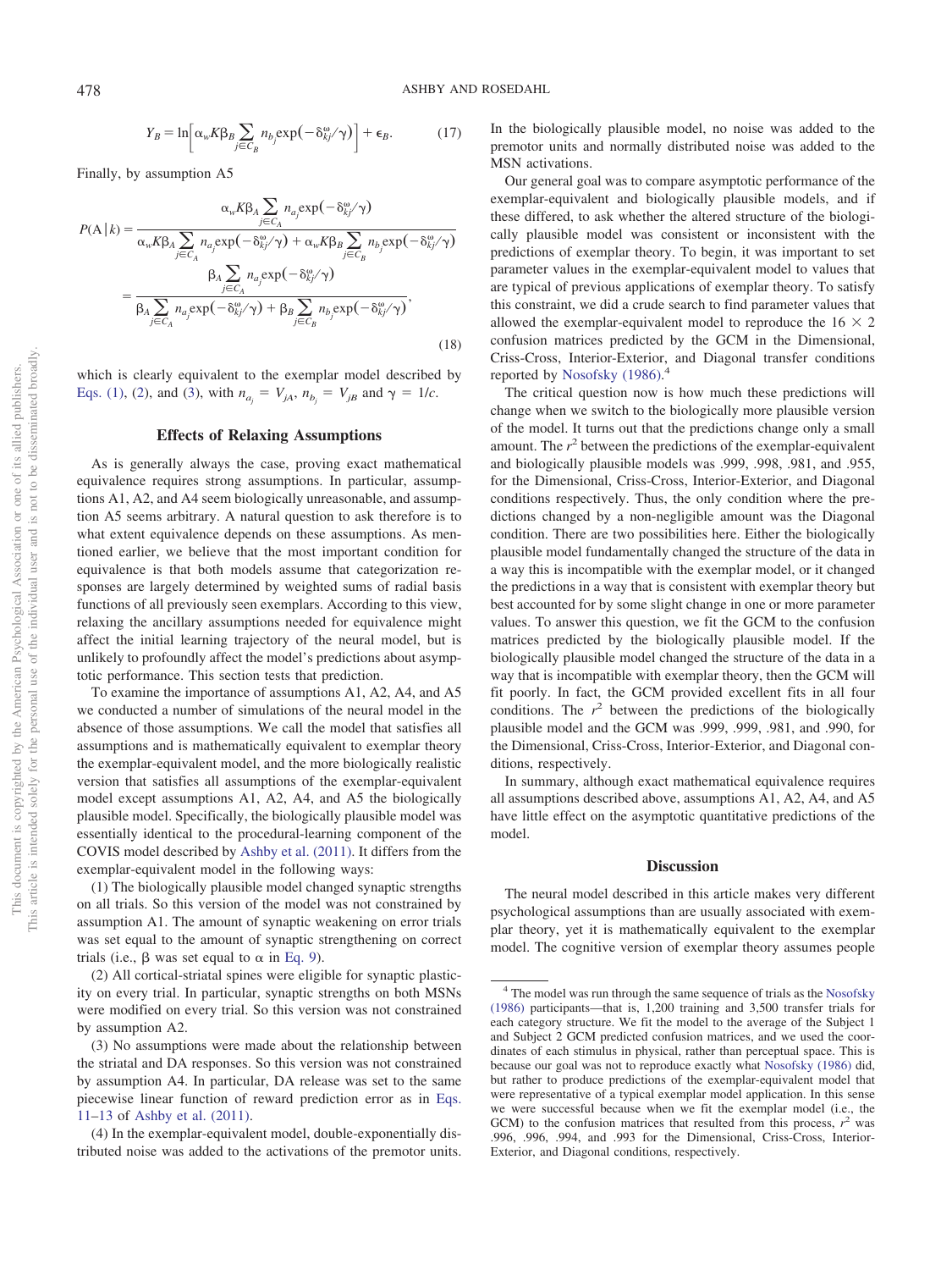retrieve memory representations of previously seen exemplars and that they compare the presented stimulus to these stored memories. Every new stimulus creates a new memory representation. In contrast, the neural version assumes that no memory representations are retrieved. For example, the neural model assumes that stimulus presentation always activates two striatal MSNs (in twocategory tasks), regardless of the number of exemplars in each category and regardless of the number of training trials. Instead of adding a new exemplar memory representation, the neural version of exemplar theory assumes that presentation of a new stimulus either modifies the strength of an existing cortical-striatal synapse or creates a new synapse (e.g., by adding a new spine to an existing MSN). Thus, the exemplar representation in the neural version of exemplar theory is either the strength of a cortical-striatal synapse or perhaps it could be interpreted as a dedicated spine on an MSN. The more important point however, is that stimulation of that MSN (or that dendritic spine) would not retrieve an exemplar memory, but rather create an urge to respond either A or B, and in this sense the neural version makes different psychological assumptions than classical accounts of exemplar theory.5

Mathematical equivalence to the (GCM) exemplar model requires a number of strong assumptions that in some cases are biologically implausible. Even so, we showed via simulation that these assumptions have little effect on the asymptotic predictions of the model. Thus, the neural model described here mimics the numerical predictions of exemplar theory when the biologically implausible assumptions are replaced by assumptions that are more biologically realistic. We believe that the predictions of the neural model are robust with respect to violations of these ancillary assumptions because in both models the probability that a stimulus is assigned to a particular category increases with the weighted sum of radial basis functions activated by all previously seen exemplars from that category. The ancillary assumptions do not change this fundamental property of the neural model, and since this same property is shared by exemplar theory, the two psychologically different models make similar (or even identical) quantitative predictions.

Because the two models make identical or nearly identical quantitative predictions, any previous evidence in favor of the exemplar model that is based on its success in providing good quantitative fits to categorization data is also evidence in favor of the neural model. But in addition, the neural model is able to account for many empirical phenomena that are either incompatible with or outside the scope of the cognitive version of exemplar theory. This includes all the problematic data reviewed earlier in this article.

First, because the neural model assumes that the critical site of category learning is at cortical-striatal synapses, it easily accounts for the many reports that patients with striatal dysfunction are impaired in category learning. Second, for the same reason, it accounts for the common fMRI finding of categorization-related activation in the striatum [\(Lopez-Paniagua & Seger, 2011;](#page-9-15) [Nomura et al., 2007;](#page-9-28) [Pol](#page-10-19)[drack et al., 2001;](#page-10-19) [Seger & Cincotta, 2002,](#page-10-20) [2005;](#page-10-4) [Seger et al., 2010;](#page-10-15) [Waldschmidt & Ashby, 2011\)](#page-10-21). Third, it accounts for the many empirical dissociations that have been reported between RB and II categorization tasks. For example, it accounts for the sensitivity of II category learning to feedback delays because of the known sensitivity of cortical-striatal plasticity to delays between DA release and activity at cortical-striatal synapses [\(Valentin, Maddox, & Ashby, 2014;](#page-10-37) [Yagishita et al., 2014\)](#page-10-10). It also accounts for the interference that occurs

in II and unstructured categorization performance when the location of the response buttons is switched—because the terminal nodes in the [Figure 1](#page-2-2) model are in premotor cortex, rather than prefrontal cortex. Fourth, it accounts for deficits by patients with Parkinson's disease in II and unstructured category learning [\(Hélie, Paul, &](#page-9-40) [Ashby, 2012\)](#page-9-40).

If more anatomical details are added into the model of the striatum (as in [Ashby & Crossley, 2011;](#page-8-9) [Cantwell, Crossley, &](#page-8-18) [Ashby, 2015;](#page-8-18) [Crossley, Ashby, & Maddox, 2013\)](#page-8-19), then the neural version of exemplar theory can also account for a wide variety of other phenomena, including(a) single-unit recordings from MSNs and TANs during instrumental conditioning [\(Ashby & Crossley,](#page-8-9) [2011\)](#page-8-9); (b) many behavioral phenomena from instrumental conditioning experiments, including fast reacquisition after extinction, the partial reinforcement extinction effect, spontaneous recovery, and renewal [\(Crossley, Horvitz, Balsam, & Ashby, 2016\)](#page-8-20); (c) the result that recovery from a full reversal is quicker than learning new categories constructed from the same stimuli [\(Cantwell et al.,](#page-8-18) [2015\)](#page-8-18); and (d) unlearning and failures of unlearning (e.g., renewal) during II categorization [\(Crossley et al., 2013;](#page-8-19) [Crossley, Ashby, &](#page-8-21) [Maddox, 2014\)](#page-8-21).

[David Marr \(1982\)](#page-9-41) famously described three levels of mathematical modeling, which he referred to as computational, algorithmic, and implementational. Computational models (often called descriptive models in psychology) make quantitative predictions, but do not describe the algorithms that produce those predictions. Algorithmic models (often called process models in psychology) describe the algorithms, but not the architecture that implements those algorithms. At the lowest level, implementational models describe the architecture that implements the algorithms that produce the quantitative predictions. The original versions of exemplar theory—for example, the version described by [Eqs \(1\),](#page-1-0) [\(2\)](#page-2-0), and [\(3\)](#page-2-1)—were computational-level descriptions of asymptotic categorization behavior (i.e., the theory made no attempt to account for learning). Cognitive process was used to motivate the quantitative predictions, but no attempt was made to model those processes. To see this, note for example, that [Eq. \(1\)](#page-1-0) makes no predictions about what response a participant will make on any single trial of a categorization experiment. Rather, it simply describes the relative proportion of times the participant will give every possible response under the ideal conditions in which the same categorization trial is repeated an infinite number of times.

As one moves down Marr's hierarchy, it is generally true that more than one interpretation is possible. For example, we know of three different algorithmic-level versions of exemplar theory [\(Kruschke, 1992;](#page-9-2) [Lamberts, 2000;](#page-9-3) [Nosofsky & Palmeri, 1997\)](#page-9-30), which all make slightly different assumptions. The neural model proposed here is the first known implementational-level version, and it shows that some qualitatively different psychological assumptions are compatible with the quantitative predictions of computational-level versions of exemplar theory. One of the main reasons for developing lower-level versions of any theory is to account for more data. The algorithmic-level versions of exemplar theory can account for response time and learning data that are

<sup>&</sup>lt;sup>5</sup> Note however, that many parameters have the same meaning in both accounts, including the response biases  $\beta_j$ , the attention weights  $w_j$ , and overall discriminability *c*.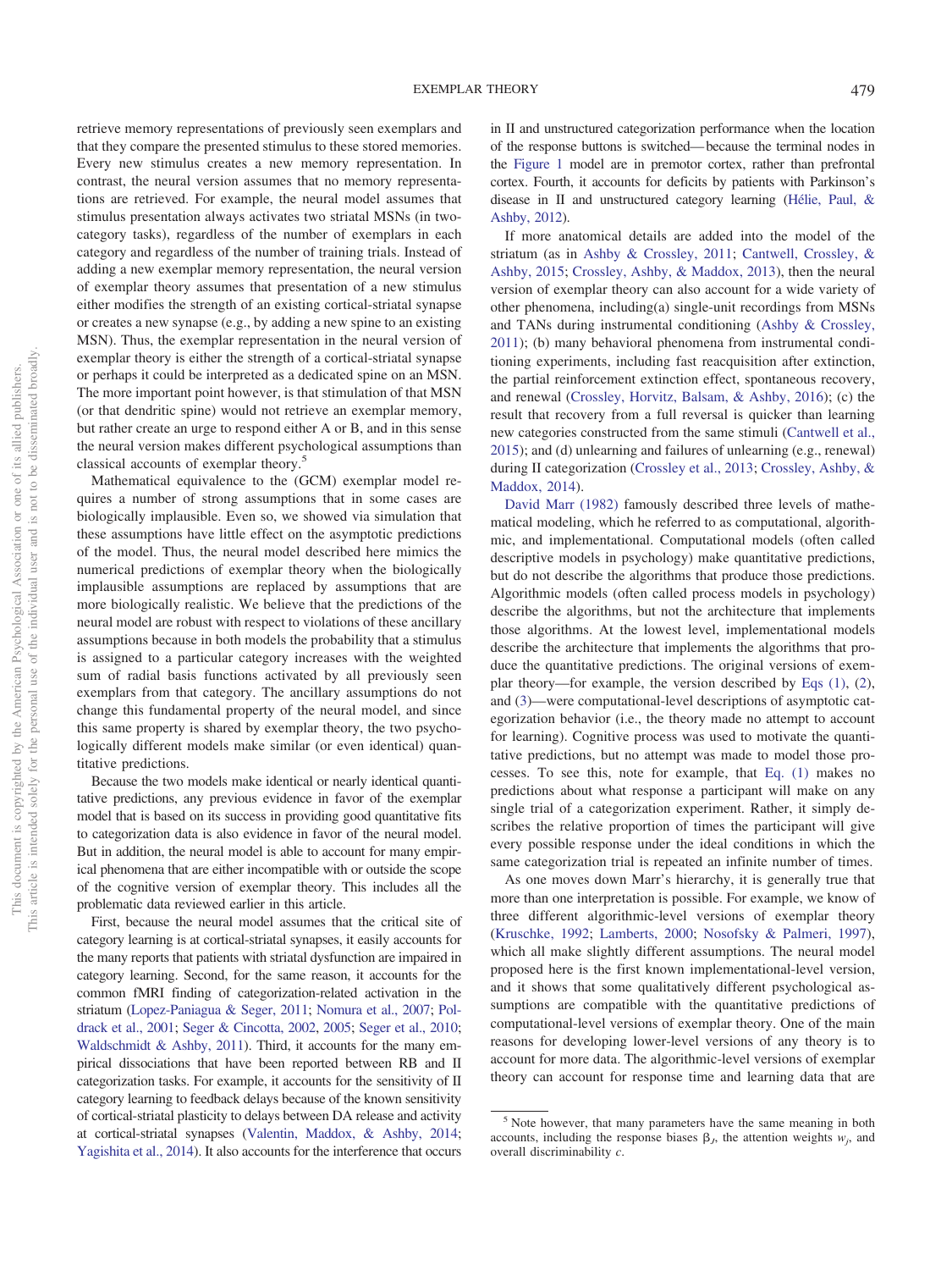outside the scope of the computational-level version. And the neural version proposed here can account for many phenomena that are outside the scope of the algorithmic-level versions. Although many other neural versions may be theoretically possible, the many extra constraints provided by all these neurosciencerelated phenomena would seem to narrow the set of candidate neural interpretations to a model that assigns a major role to the striatum. If so, then any alternative neural interpretation that is also consistent with the available neuroscience-related data should look qualitatively similar to the version proposed here (e.g., because both models would be constrained by the same basal ganglia neuroanatomy).

The neural version of exemplar theory is essentially a simplified version of the procedural-learning component of the COVIS model of category learning<sup>6</sup> [\(Ashby & Crossley, 2011;](#page-8-9) [Ashby et al.,](#page-8-12) [2007;](#page-8-12) [Cantwell et al., 2015\)](#page-8-18). The COVIS model includes much more biological detail (e.g., spiking MSNs, striatal cholinergic interneurons), other brain areas (e.g., interlaminar thalamic nuclei), a more sophisticated reinforcement-learning model (e.g., with ratelimiting terms that constrain synaptic strengths to a fixed interval [0, *wmax*]), and it does not make any of assumptions A1–A5. Even so, it is important to note that the equivalence established here greatly benefits both theories. Of course it provides exemplar theory access to a huge range of neuroscience-related phenomena that generally are outside the scope of any purely cognitive theory. But it also greatly benefits COVIS. First, it means that successes of the exemplar model in providing good quantitative fits to categorization data imply that COVIS should be equally successful at accounting for those data. Second, it provides a method to quickly fit COVIS to asymptotic response proportions collected in the course of a categorization experiment. Fitting the COVIS model currently requires time-consuming Monte Carlo simulations and therefore, exploring its predictions is a challenging computational process. In contrast, the exemplar model is simple enough that it can quickly be fit to data in a straightforward manner using standard optimization algorithms. Therefore, because of the equivalence established here, asymptotic behavioral predictions of COVIS can be quickly tested by fitting the exemplar model to the empirical confusion matrices.

Finally, this article makes one more equally important contribution. The equivalence of exemplar theory and the procedural-learning component of COVIS means that it is probably fruitless to attempt to test between these two models by comparing goodness-of-fits in any categorization experiment. Instead, the two historically disparate approaches to categorization modeling should be used together to create a more powerful armamentarium that can be used to improve our overall understanding of categorization behavior.

## **References**

- <span id="page-8-15"></span>Arbuthnott, G., Ingham, C., & Wickens, J. (2000). Dopamine and synaptic plasticity in the neostriatum. *Journal of Anatomy, 196,* 587–596.
- <span id="page-8-13"></span>Ashby, F. G., & Alfonso-Reese, L. A. (1995). Categorization as probability density estimation. *Journal of Mathematical Psychology, 39,* 216–233.
- <span id="page-8-3"></span>Ashby, F. G., Alfonso-Reese, L. A., Turken, A. U., & Waldron, E. M. (1998). A neuropsychological theory of multiple systems in category learning. *Psychological Review, 105,* 442–481.
- <span id="page-8-17"></span>Ashby, F. G., & Casale, M. B. (2003). A model of dopamine modulated cortical activation. *Neural Networks, 16,* 973–984.
- <span id="page-8-9"></span>Ashby, F. G., & Crossley, M. J. (2011). A computational model of how cholinergic interneurons protect striatal-dependent learning. *Journal of Cognitive Neuroscience, 23,* 1549–1566.
- <span id="page-8-5"></span>Ashby, F. G., Ell, S. W., & Waldron, E. M. (2003). Procedural learning in perceptual categorization. *Memory & Cognition, 31,* 1114–1125.
- <span id="page-8-6"></span>Ashby, F. G., & Ennis, J. M. (2006). The role of the basal ganglia in category learning. *Psychology of Learning and Motivation, 46,* 1–36.
- <span id="page-8-12"></span>Ashby, F. G., Ennis, J. M., & Spiering, B. J. (2007). A neurobiological theory of automaticity in perceptual categorization. *Psychological Review, 114,* 632–656.
- <span id="page-8-4"></span>Ashby, F. G., & Gott, R. E. (1988). Decision rules in the perception and categorization of multidimensional stimuli. *Journal of Experimental Psychology: Learning, Memory, and Cognition, 14,* 33–53.
- <span id="page-8-7"></span>Ashby, F. G., Noble, S., Filoteo, J. V., Waldron, E. M., & Ell, S. W. (2003). Category learning deficits in Parkinson's disease. *Neuropsychology, 17,* 115–124.
- <span id="page-8-10"></span>Ashby, F. G., Paul, E. J., & Maddox, W. T. (2011). COVIS. In E. M. Pothos & A. Wills (Eds.), *Formal approaches in categorization* (pp. 65–87). New York, NY: Cambridge University Press.
- <span id="page-8-2"></span>Ashby, F. G., & Valentin, V. V. (in press). Multiple systems of perceptual category learning: Theory and cognitive tests. In H. Cohen & C. Lefebvre (Eds.), *Handbook of categorization in cognitive science* (2nd Ed.). New York, NY: Elsevier.
- <span id="page-8-11"></span>Ashby, F. G., & Waldron, E. M. (1999). On the nature of implicit categorization. *Psychonomic Bulletin & Review, 6,* 363–378.
- <span id="page-8-1"></span>Bayley, P. J., Frascino, J. C., & Squire, L. R. (2005). Robust habit learning in the absence of awareness and independent of the medial temporal lobe. *Nature, 436,* 550–553.
- <span id="page-8-8"></span>Bolam, J., Bergman, H., Graybiel, A., Kimura, M., Plenz, D., Seung, H., . . . Wickens, J. (2006). Microcircuits, molecules and motivated behaviour: Microcircuits in the striatum. In S. Grillner & A. M. Graybiel (Eds.), *Microcircuits: The interface between neurons and global brain function* (pp. 165–190). Cambridge, MA: MIT Press.
- <span id="page-8-0"></span>Brooks, L. R. (1978). Nonanalytic concept formation and memory for instances. In E. Rosch & B. B. Lloyd (Eds.), *Cognition and categorization* (pp. 169–211). Hillsdale, NJ: Erlbaum.
- <span id="page-8-16"></span>Calabresi, P., Maj, R., Pisani, A., Mercuri, N. B., & Bernardi, G. (1992). Long-term synaptic depression in the striatum: Physiological and pharmacological characterization. *Journal of Neuroscience, 12,* 4224–4233.
- <span id="page-8-18"></span>Cantwell, G., Crossley, M. J., & Ashby, F. G. (2015). Multiple stages of learning in perceptual categorization: Evidence and neurocomputational theory. *Psychonomic Bulletin & Review, 22,* 1598–1613.
- <span id="page-8-14"></span>Centonze, D., Picconi, B., Gubellini, P., Bernardi, G., & Calabresi, P. (2001). Dopaminergic control of synaptic plasticity in the dorsal striatum. *European Journal of Neuroscience, 13,* 1071–1077.
- <span id="page-8-19"></span>Crossley, M. J., Ashby, F. G., & Maddox, W. T. (2013). Erasing the engram: The unlearning of procedural skills. *Journal of Experimental Psychology: General, 142,* 710–741.
- <span id="page-8-21"></span>Crossley, M. J., Ashby, F. G., & Maddox, W. T. (2014). Contextdependent savings in procedural category learning. *Brain and Cognition, 92,* 1–10.
- <span id="page-8-20"></span>Crossley, M. J., Horvitz, J. C., Balsam, P. D., & Ashby, F. G. (2016). Expanding the role of striatal cholinergic interneurons and the midbrain

<sup>6</sup> COVIS assumes this procedural-learning component dominates in unstructured and II category-learning tasks, but that an explicit-learning system controls behavior in RB tasks. Exemplar theory was proposed before there was any evidence or inclination that humans might have multiple category-learning systems. In the interim, some exemplar theorists have proposed a second rule-learning system (e.g., [Erickson & Kruschke,](#page-9-21) [1998;](#page-9-21) [Nosofsky et al., 1994\)](#page-9-6). Of these, perhaps most similar to COVIS is ATRIUM (attention to rules and instances in a unified model; [Erickson &](#page-9-21) [Kruschke, 1998\)](#page-9-21), which includes two submodels—an explicit rule-learning model that would dominate in RB tasks and an exemplar model that would dominate in unstructured and II tasks.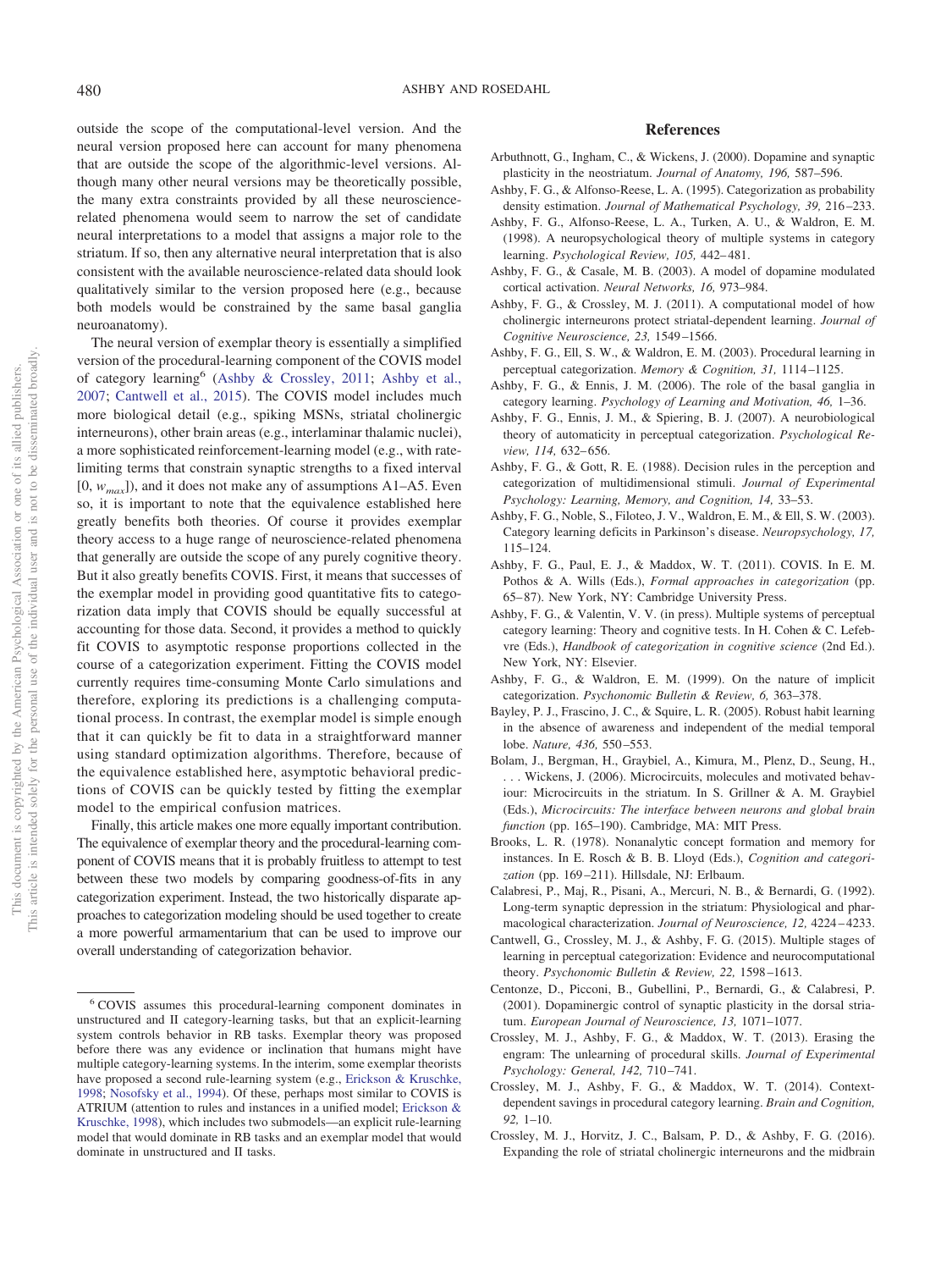dopamine system in appetitive instrumental conditioning. *Journal of Neurophysiology, 115,* 240–254.

- <span id="page-9-16"></span>Crossley, M. J., Madsen, N. R., & Ashby, F. G. (2012). Procedural learning of unstructured categories. *Psychonomic Bulletin & Review, 19,* 1202– 1209.
- <span id="page-9-33"></span>Dayan, P., & Abbott, L. F. (2001). *Theoretical neuroscience: Computational and mathematical modeling of neural systems*. Cambridge, MA: MIT Press.
- <span id="page-9-37"></span>Doya, K. (2000). Complementary roles of basal ganglia and cerebellum in learning and motor control. *Current Opinion in Neurobiology, 10,* 732– 739.
- <span id="page-9-31"></span>Er, M. J., Wu, S., Lu, J., & Toh, H. L. (2002). Face recognition with radial basis function (rbf) neural networks. *IEEE Transactions on Neural Networks, 13,* 697–710.
- <span id="page-9-21"></span>Erickson, M. A., & Kruschke, J. K. (1998). Rules and exemplars in category learning. *Journal of Experimental Psychology: General, 127,* 107–140.
- <span id="page-9-34"></span>Ermentrout, G. B., & Terman, D. H. (2010). *Mathematical foundations of neuroscience*. New York, NY: Springer Science & Business Media.
- <span id="page-9-0"></span>Estes, W. K. (1986). Array models for category learning. *Cognitive Psychology, 18,* 500–549.
- <span id="page-9-1"></span>Estes, W. K. (1994). *Classification and cognition*. New York, NY: Oxford University Press.
- <span id="page-9-27"></span>Filoteo, J. V., Maddox, W. T., & Davis, J. D. (2001a). A possible role of the striatum in linear and nonlinear category learning: Evidence from patients with Huntington's disease. *Behavioral Neuroscience, 115,* 786– 798.
- <span id="page-9-11"></span>Filoteo, J. V., Maddox, W. T., & Davis, J. D. (2001b). Quantitative modeling of category learning in amnesic patients. *Journal of the International Neuropsychological Society, 7,* 1–19.
- <span id="page-9-18"></span>Filoteo, J. V., Maddox, W. T., Salmon, D. P., & Song, D. D. (2005). Information-integration category learning in patients with striatal dysfunction. *Neuropsychology, 19,* 212–222.
- <span id="page-9-10"></span>Graham, K. S., Scahill, V. L., Hornberger, M., Barense, M. D., Lee, A. C., Bussey, T. J., & Saksida, L. M. (2006). Abnormal categorization and perceptual learning in patients with hippocampal damage. *The Journal of Neuroscience, 26,* 7547–7554.
- <span id="page-9-40"></span>Hélie, S., Paul, E. J., & Ashby, F. G. (2012). A neurocomputational account of cognitive deficits in Parkinson's disease. *Neuropsychologia, 50,* 2290–2302.
- <span id="page-9-35"></span>Hollerman, J. R., & Schultz, W. (1998). Dopamine neurons report an error in the temporal prediction of reward during learning. *Nature Neuroscience, 1,* 304–309.
- <span id="page-9-7"></span>Hopkins, R. O., Myers, E. C., Shohamy, D., Grossman, S., & Gluck, M. (2004). Impaired probabilistic category learning in hypoxic subjects with hippocampal damage. *Neuropsychologia, 42,* 524–535.
- <span id="page-9-39"></span>Horvitz, J. C., Stewart, T., & Jacobs, B. L. (1997). Burst activity of ventral tegmental dopamine neurons is elicited by sensory stimuli in the awake cat. *Brain Research, 759,* 251–258.
- <span id="page-9-38"></span>Houk, J., Adams, J., & Barto, A. (1995). A model of how the basal ganglia generate and use neural signals that predict reinforcement. In J. C. Houk, J. L. Davis, & D. G. Beiser (Eds.), *Models of information processing in the basal ganglia* (pp. 249–270). Cambridge, MA: MIT Press.
- <span id="page-9-12"></span>Janowsky, J. S., Shimamura, A. P., Kritchevsky, M., & Squire, L. R. (1989). Cognitive impairment following frontal lobe damage and its relevance to human amnesia. *Behavioral Neuroscience, 103,* 548–560.
- <span id="page-9-29"></span>Kincaid, A. E., Zheng, T., & Wilson, C. J. (1998). Connectivity and convergence of single corticostriatal axons. *The Journal of Neuroscience, 18,* 4722–4731.
- <span id="page-9-19"></span>Knowlton, B. J., Mangels, J. A., & Squire, L. R. (1996). A neostriatal habit learning system in humans. *Science, 273,* 1399–1402.
- <span id="page-9-13"></span>Knowlton, B. J., & Squire, L. R. (1993). The learning of natural categories: Parallel memory systems for item memory and category-level knowledge. *Science, 262,* 1747–1749.
- <span id="page-9-9"></span>Knowlton, B. J., Squire, L. R., & Gluck, M. A. (1994). Probabilistic classification learning in amnesia. *Learning & Memory, 1,* 106–120.
- <span id="page-9-8"></span>Kolodny, J. A. (1994). Memory processes in classification learning: An investigation of amnesic performance in categorization of dot patterns and artistic styles. *Psychological Science, 5,* 164–169.
- <span id="page-9-2"></span>Kruschke, J. K. (1992). ALCOVE: An exemplar-based connectionist model of category learning. *Psychological Review, 99,* 22–44.
- <span id="page-9-3"></span>Lamberts, K. (2000). Information-accumulation theory of speeded categorization. *Psychological Review, 107,* 227–260.
- <span id="page-9-14"></span>Leng, N. R., & Parkin, A. J. (1988). Double dissociation of frontal dysfunction in organic amnesia. *British Journal of Clinical Psychology, 27,* 359–362.
- <span id="page-9-15"></span>Lopez-Paniagua, D., & Seger, C. A. (2011). Interactions within and between corticostriatal loops during component processes of category learning. *Journal of Cognitive Neuroscience, 23,* 3068–3083.
- <span id="page-9-23"></span>Maddox, W. T., Ashby, F. G., & Bohil, C. J. (2003). Delayed feedback effects on rule-based and information-integration category learning. *Journal of Experimental Psychology: Learning, Memory, and Cognition, 29,* 650–662.
- <span id="page-9-17"></span>Maddox, W. T., Ashby, F. G., Ing, A. D., & Pickering, A. D. (2004). Disrupting feedback processing interferes with rule-based but not information-integration category learning. *Memory & Cognition, 32,* 582–591.
- <span id="page-9-20"></span>Maddox, W. T., Bohil, C. J., & Ing, A. D. (2004). Evidence for a procedural-learning-based system in perceptual category learning. *Psychonomic Bulletin & Review, 11,* 945–952.
- <span id="page-9-25"></span>Maddox, W. T., Glass, B. D., O'Brien, J. B., Filoteo, J. V., & Ashby, F. G. (2010). Category label and response location shifts in category learning. *Psychological Research, 74,* 219–236.
- <span id="page-9-24"></span>Maddox, W. T., & Ing, A. D. (2005). Delayed feedback disrupts the procedural-learning system but not the hypothesis testing system in perceptual category learning. *Journal of Experimental Psychology: Learning, Memory, and Cognition, 31,* 100–107.
- <span id="page-9-41"></span>Marr, D. (1982). *Vision: A computational investigation into the human representation and processing of visual information*. New York, NY: Freeman.
- <span id="page-9-22"></span>McDaniel, M. A., Cahill, M. J., Robbins, M., & Wiener, C. (2014). Individual differences in learning and transfer: Stable tendencies for learning exemplars versus abstracting rules. *Journal of Experimental Psychology: General, 143,* 668–693.
- <span id="page-9-4"></span>Medin, D. L., & Schaffer, M. M. (1978). Context theory of classification learning. *Psychological Review, 85,* 207–238.
- <span id="page-9-36"></span>Mirenowicz, J., & Schultz, W. (1994). Importance of unpredictability for reward responses in primate dopamine neurons. *Journal of Neurophysiology, 72,* 1024–1027.
- <span id="page-9-28"></span>Nomura, E., Maddox, W., Filoteo, J., Ing, A., Gitelman, D., Parrish, T.,... Reber, P. (2007). Neural correlates of rule-based and informationintegration visual category learning. *Cerebral Cortex, 17,* 37–43.
- <span id="page-9-5"></span>Nosofsky, R. M. (1986). Attention, similarity, and the identificationcategorization relationship. *Journal of Experimental Psychology: General, 115,* 39–57.
- <span id="page-9-26"></span>Nosofsky, R. M. (2011). The generalized context model: An exemplar model of classification. In E. M. Pothos & A. Wills (Eds.), *Formal approaches in categorization* (pp. 18–39). New York, NY: Cambridge University Press.
- <span id="page-9-30"></span>Nosofsky, R. M., & Palmeri, T. J. (1997). An exemplar-based random walk model of speeded classification. *Psychological Review, 104,* 266–300.
- <span id="page-9-6"></span>Nosofsky, R. M., Palmeri, T. J., & McKinley, S. C. (1994). Rule-plusexception model of classification learning. *Psychological Review, 101,* 53–79.
- <span id="page-9-32"></span>Oglesby, J., & Mason, J. S. (1991, April 14–17). Radial basis function networks for speaker recognition. *Proceedings of the IEEE International Conference on Acoustics, Speech, and Signal Processing* (pp. 393–396). Toronto, ON, Canada. <http://dx.doi.org/10.1109/ICASSP.1991.150359>